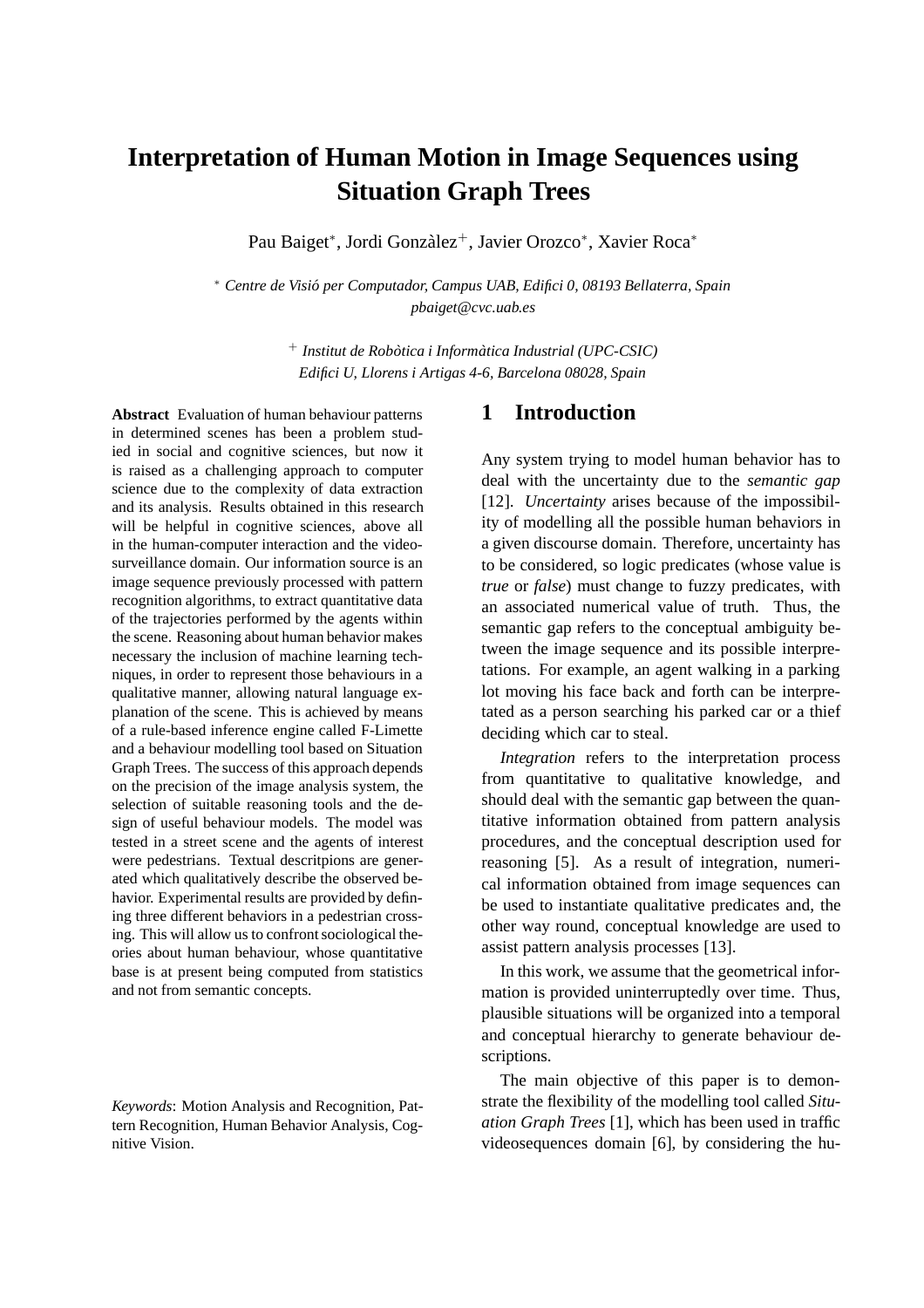man behavior interpretation domain.

This paper is structured as follows: next section reviews existing approaches. Section 3 shows the integration process which transforms quantitative data to qualitative predicates. In Section 4 we show an example of Situation Graph Tree describing the expected human behavior in a roadway scene and we describe the framework involved in textual description generation. Finally, Section 5 concludes the paper and shows future lines of research.

# **2 Related work**

A survey of systems creating high-level descriptions from image sequences is presented in [3]: several procedures can be chosen to develop a motion understanding system, depending on the requirements of the discourse domain. Motion understanding systems rely on knowledge based on the geometry of the scene and the numerical data obtained from pattern analysis procedures.

As said before, semantic interpretation may lead to uncertainty, due to the vagueness of the semantic concepts utilized, and the incompleteness, errors and noise in the agent state's parameters. Therefore, uncertainty prevents of categorizing in a precise way the integration of the agent state. In order to cope with this issue, integration can be learnt using a probabilistic framework: PCA and Mixtures of Gaussians [11], Belief Networks [9, 14] and Hidden Markov Models [2, 4] provide examples. However, in certain multi-agent domains, the representation of all the possible behaviours using these models may become a quite complex process, and the estimation of the transition probabilities would be unreliable without a large amount of training data. Alternatively, Fuzzy Metric Temporal Logic (FMTL) also copes with the temporal and uncertainty aspects of integration in a goal-oriented manner [16]. This predicate logic language treats dynamic occurrences, uncertainties of the state estimation process, and intrinsic vagueness of conceptual terms in a unified manner. The main advantage of FMTL over the previously referred algorithms relies on the promise to support not only the execution, but also the diagnosis steps during the continuous development and test of ISE systems [7].

Once the uncertainty is modelled using either a mathematical or logical formalism, semantic predicates are classified according to several criteria, such as the specialization relationship [10], the semantic nature [14] or the temporal order [9] of such predicates. In essence, a suitable behaviour model should explicitly represent and combine the specialization, temporal, and semantic relationships of its constituent conceptual predicates. In this paper, this is accomplished by the Situation Graph Trees modelling tool.

# **3 Integration: from tracking to understanding**

The generation of textual descriptions from image sequences is an important requirement for analyzing the results of human behavior interpretation systems. Based on the geometrical information obtained in tracking processes, logic predicates are instantiated by employing FMTL. As a result, temporally and conceptually isolated logic statements are instantiated for each frame, and embedded into a temporal and conceptual context by using SGTs [1].

For this purpose, the concept of *generically describable situation* presented in [12] is used: a situation consists of an agent state, together with the potential reactions that such an agent can perform in such a state. SGTs organize the set of plausible situations into a temporal and conceptual hierarchy. Thus, on the one hand, SGTs represent the temporal evolution of situations, and a set of potential situations are specified for each situation. That means, predicate evaluation is performed in a goal-oriented manner: given a situation, only its successors will be evaluated in the next time step. On the other hand, each situation can be described in a conceptually more detailed way, thus allowing to establish conceptual descriptions with a certain level of abstraction and specificity. Consequently, Situation Graph Trees provide a deterministic formalism to represent the knowledge required for human behavior evaluation, where *behavior* refers to human agent trajectories which acquire a meaning in an specific scene.

## **3.1 Semantic predicates for human behavior analysis**

A set of semantic features is first established, which is derived from the numerical state of the agent. Suit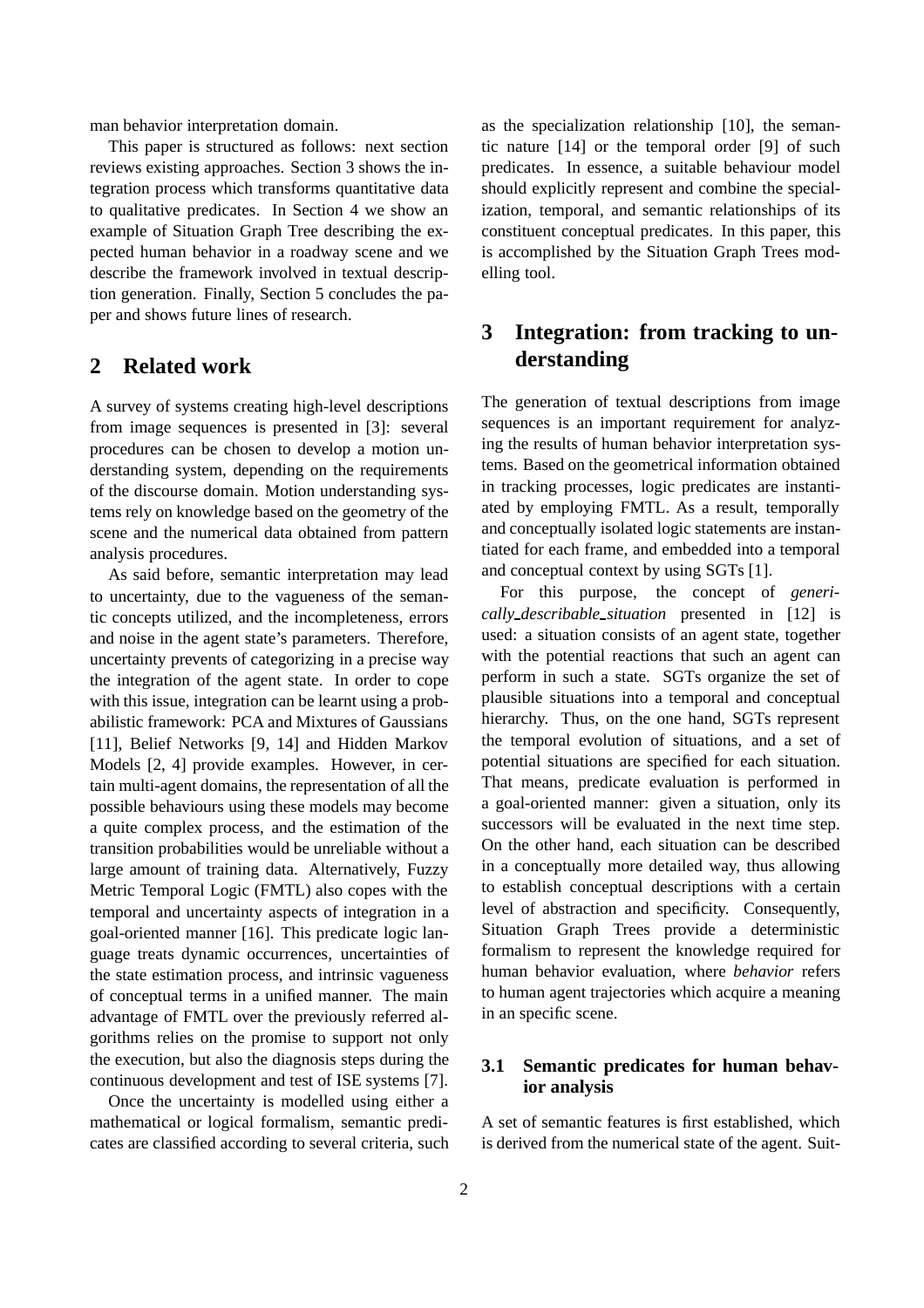able features are determined by the nature of the human agent state's parameters which may refer to dynamical, positional and postural properties of the actor. For example, motion verbs, such as accelerating could be instantiated by evaluating the history of the spatial and speed parameters of the agent state.

In our experiments, the quantitative description of the state of the agent is obtained through a segmentation process based on Horprasert algorithm [8] and on a subsequently state estimation method [15] for each time step. Consequently, the following information is provided for each time step:

- 1. The 2-D spatial position *pos* of the agent *Agent* in the floor plane, in addition to the velocity *vel* and the orientation *or*. These three parameters are called the *spatial status* of the agent, which is generic for Image Sequence Evaluation systems. This information is commonly obtained using visual tracking procedures.
- 2. The action label *aLabel* which the actor is performing, obtained with respect to the velocity *vel*. Thus, we may differentiate between *walking*, *standing* or *running*.

All this knowledge is comprised in the following attribute scheme, or *state vector of the agent*:

*has status*(*Agent, pos, or, vel, aLabel*)*.*

In order to model the behavior of human agents, we first define an a-priori terminology which consists of logic predicates related to the information to be described about the scene. Therefore, the terminology actually restricts the discourse domain, and consists of logic-rules and facts regarding the state of the agent, its relationship with the environment, and information about the context. Note that the problem domain itself provides the knowledge required to design such a terminology.

Based on the quantitative information of the state vector of the agent obtained from tracking procedures, the aim is to to associate conceptual interpretations for such numerical data. For this purpose, we next address three different strategies to accomplish such an abstraction process, according to the source of knowledge which is exploited to generate the qualitative description.

#### **3.2 About the spatial information of an actor within a scene**

Quantitative state parameters are associated to concepts like *moving*, *small*, *left*, or *briefly* with a fuzzy degree of validity characterizing how good a concept matches the numerical quantity. As a result, the speed and orientation parameters of the state vector will be associated to fuzzy attributes, thus allowing the instantiation of logic predicates such as:

> *has speed*(*Agent, V alue*)*, has direction*(*Agent, V alue*)*.*

## **3.3 About the relationship of an actor with respect to its environment**

Spatial relations are derived by considering the positions of the agents and other static objects in the scene. In this case, a conceptual scene model is required to describe the spatial coordinates of the agent with respect to static objects, other agents, and specific locations within the scene. This description is implemented by applying a distance function between the positions of different agents/objects in the scene. Subsequently, a discretization of the resulting distance value is obtained by using Fuzzy Logic:

> $is\_alone(Agent, Proximity)$  $has\_distance(Agent, Patiens, Value)$ .

Also, predicates concerning the spatial properties of the agent with respect to static objects (predefined at the conceptual scene model) can be instantiated. For example, the predicate:

```
on waiting line(Agent, W Line),
```
checks whether the spatial position of the agent *Agent* in the scene is inside the sideway segment defined as *WLine*.

# **3.4 About the action which an actor is performing**

An action label is associated using Fuzzy Logic to the state of the agent, depending on the agent velocity. Thus, we can distinguish between three different actions, namely *running*, *walking* or *standing*. These fuzzy attributes allow the posture status to incorporate a conceptual term, i.e. the label of the recognized action:

*is performing*(*Agent, aLabel*)*.*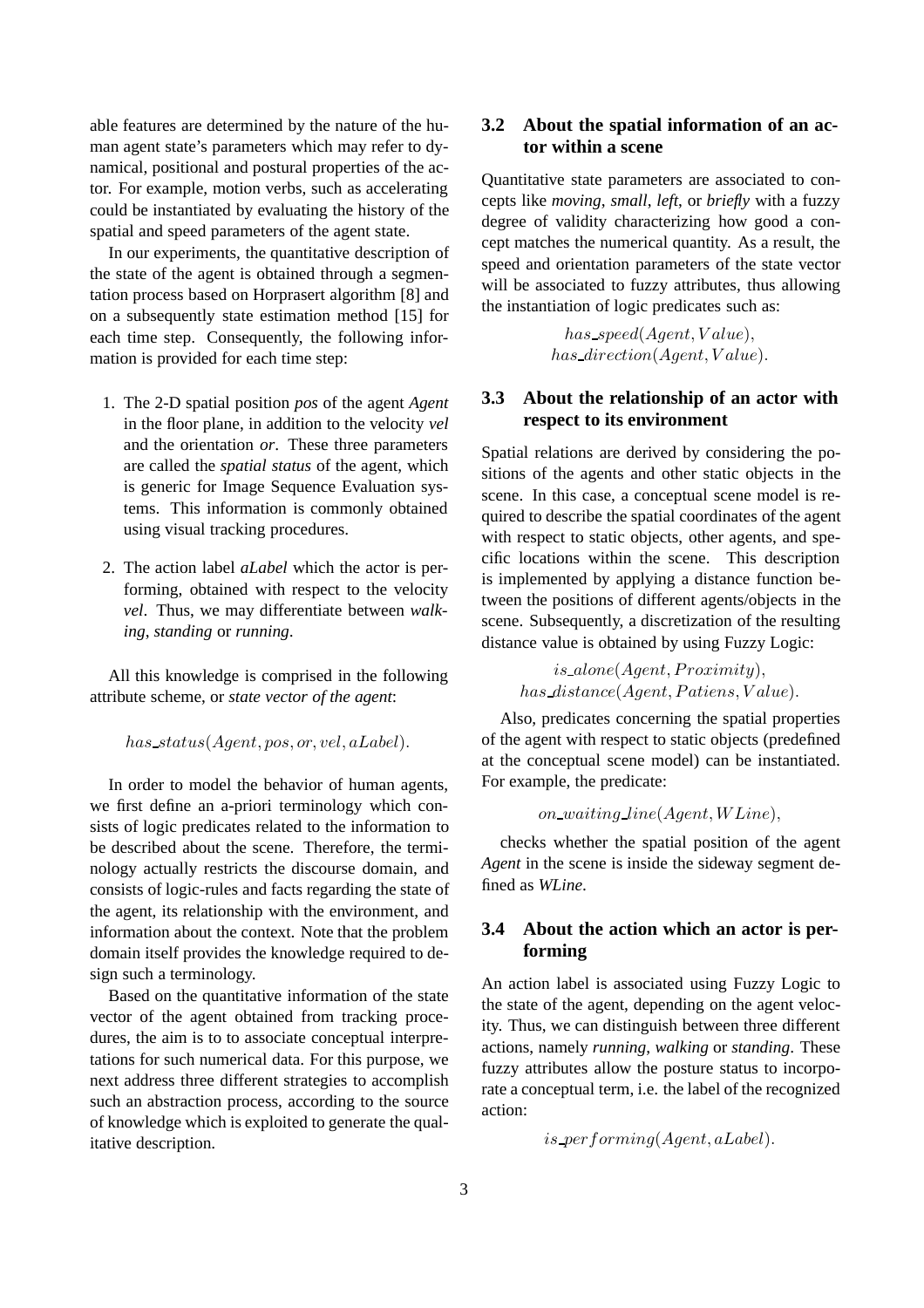

Figure 1: The roadway scene model and the agents' trajectories.

# **4 Analysis of Pedestrian behaviors in a roadway scene**

In this section we show an example of SGT which can be used to describe human behaviour within a roadway scene. Behaviour analysis requires of an explicit reference to a spatial context, i.e., a conceptual model of the scene. Such a model allows to infer the relationship of the agent with respect to (predefined) static objects of the scene, and to associate *facts* to specific locations within the scene. All this information is expressed as a set of logical predicates in FMTL, using the language F-Limette.

The conceptual scene model used is shown in Fig. 1. The scene is divided into poligonally bounded *roadway segments*, which describe the possible positions in which an agent can be found. Each *roadway segment*, has a label which determines the conceptual description associated to such a segment. At present, we distinguish (at least) four different types of segments, namely: *sideway segment*, *waiting line*, *roadway segment* and *crosswalk*.

Consequently, we can build predicates which relate the spatial position of the agent with respect to these segments. Our experiments are based in a recorded video sequence which involves four agents, whose trajectories are depicted in Fig. 1.

The agents' behaviors are described as:

- *• Agent 1* walks through the sideway towards the waiting line and crosses the pedestrian crossing without stopping to see whether a car is approximating.
- *• Agent 2* and *Agent 3* behave like *Agent 1*, but they stop in the waiting line for few seconds before crossing the crosswalk.
- *Agent 4* crosses the road without arriving to the pedestrian crossing.

Fig. 2 depicts a simplified version of an SGT which allows to infer the behaviour of agents within the roadway scene, as detailed next. The root graph comprises only one situation scheme, in which the predicate states that an agent is presently active, *active(Agent)*. The first possible specialization is the fact that the agent is not currently walking through the walking line. Then, only two situations can be instantiated: the agent is on the road or it's on the sideway. Due to in this scene there are only two kinds of segments on where an agent can appear, this situation would repeat until agent reaches the waiting line or it leaves the scene. When the agent arrives to the waiting line (*sit ED SIT29*) the agent might stop for checking there's no car on the road. This case is also modeled in the specialization of this situation scheme. After leaving the waiting line, agent can walk through the pedestrian crossing (*sit ED SIT32*) or continue walking on the sideway. Once an agent has reached the other sideway, he or she is expected to continue walking on the sideway until leaving the scene. Tables 1 and 2 show the resulting textual descriptions generated for *agent* 1 and *agent* 4.

# **5 Conclusions and future work**

We have used a deterministic model suitable for modeling human behaviors, which has been used previously in a different discourse domain, i.e. for vehicle behaviour modelling. Our information source has been an image sequence previously processed with pattern recognition algorithms, thus extracting quantitative data of the trajectories performed by human agents within a scene. Reasoning about human behavior has been achieved by means of a rule-based inference engine called F-Limette and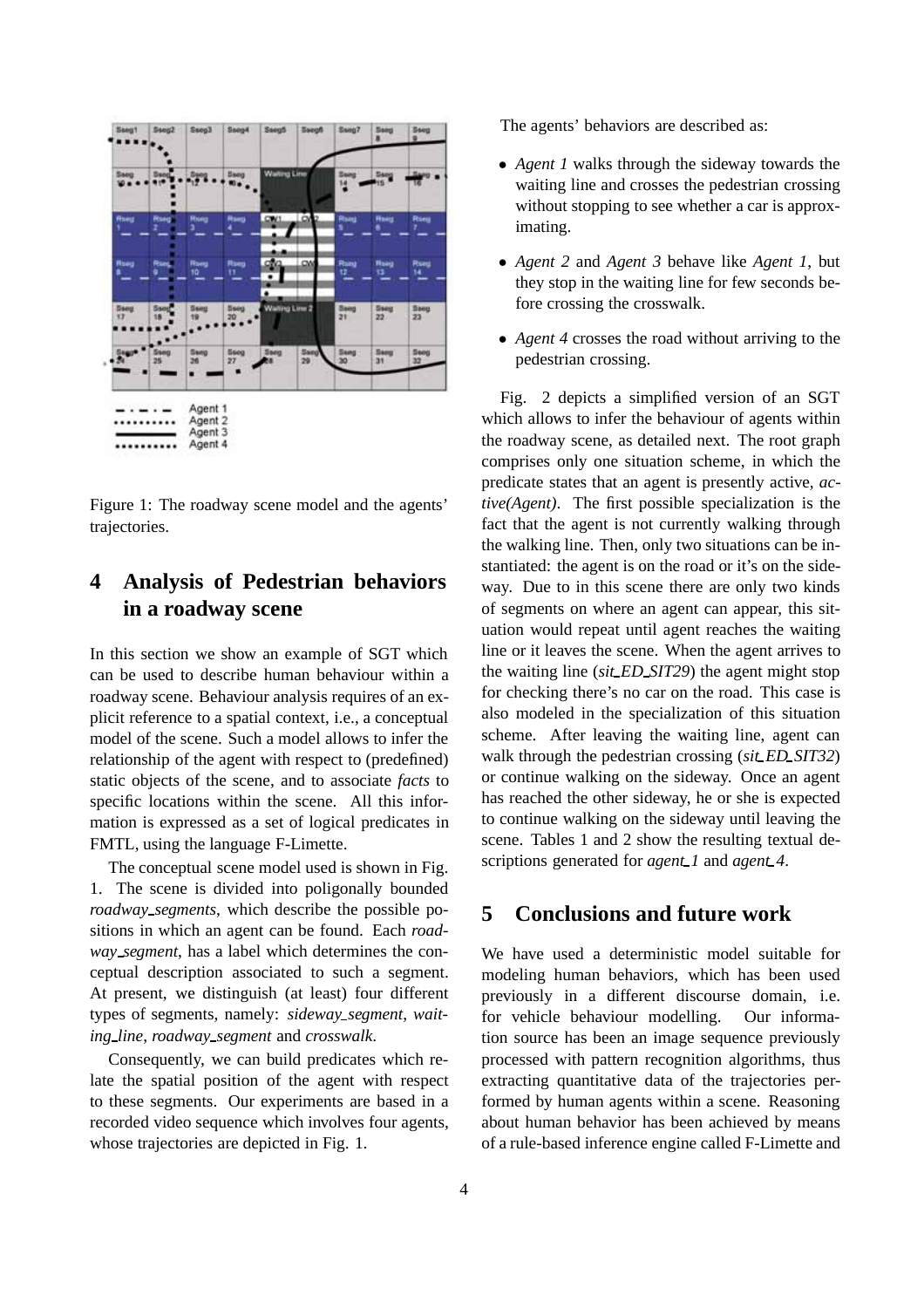

Figure 2: Situation Graph Tree for behavior interpretation of human agents crossing a roadway.

| Start | End | <b>Situation</b>                              | <b>Start</b>       | End | <b>Situation</b>                                    |
|-------|-----|-----------------------------------------------|--------------------|-----|-----------------------------------------------------|
|       | 26  | on sideway seg $(agent_1, \text{sseg } 24)$ . | 523                | 571 | on sideway seg (agent 4, sseg 17).                  |
| 27    | 76  | on sideway seg(agent 1,sseg 25).              | 572                | 595 | on sideway seg line(agent 4, sseg 18).              |
| 77    | 126 | on sideway seg(agent 1,sseg 26).              | 596                | 635 | on road (agent $4$ , rseg $9$ ).                    |
| 127   | 179 | on sideway seg(agent $1$ , seg 27).           | 636                | 680 | on road (agent $4$ , rseg 2).                       |
| 180   | 184 | on sideway seg(agent 1, seg 28).              | 681                | 740 | on the other sidewalk(agent 4).                     |
| 185   | 225 | agent_walking_on_the_waiting_line(agent 1).   |                    |     |                                                     |
| 226   | 321 | on crosswalk(agent 1).                        |                    |     |                                                     |
| 322   | 371 | $crossed(\text{agent 1}).$                    |                    |     | Table 2: Sequence of textual descriptions generated |
| 372   | 521 | on the other sidewalk(agent 1).               | for agent agent 4. |     |                                                     |

Table 1: Sequence of textual descriptions generated for agent **agent 1** using the SGT of Fig. 2 and the trajectory data of Fig. 1.

the Situation Graph Tree formalism as the human behavior modelling tool. This model has been tested

in a street scene where the agents of interest were pedestrians. Textual descriptions have been generated which qualitatively described the observed behavior.

Future work in this materia is summarized next. At present, the SGT described here has not learning capabilities, so the accuracy of the modelled be